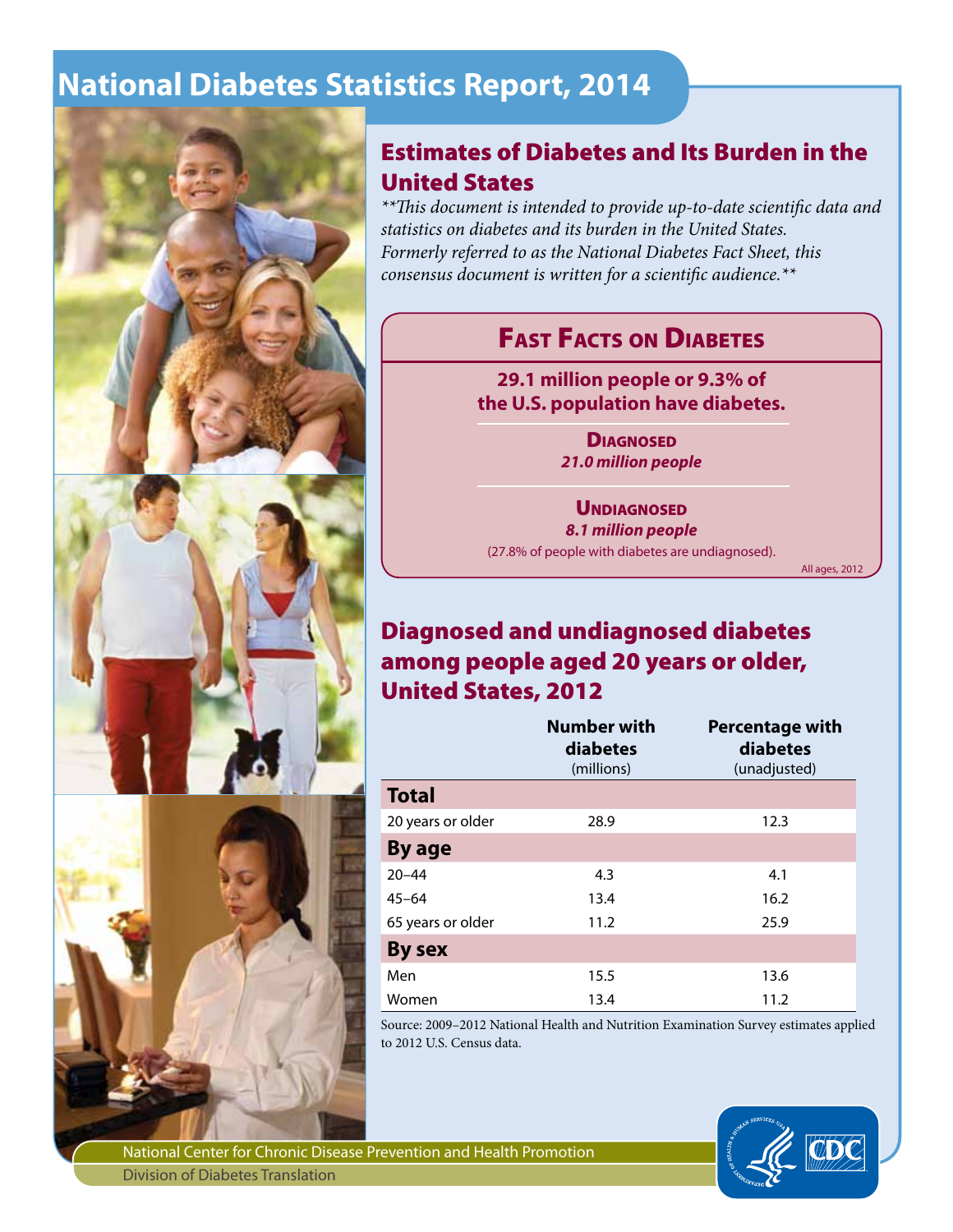# **Epidemiologic estimation methods**

The estimates in this document, unless otherwise indicated, were derived from various data systems of the Centers for Disease Control and Prevention (CDC), the Indian Health Service's (IHS) National Patient Information Reporting System (NPIRS), the U.S. Renal Data System of the National Institutes of Health (NIH), the U.S. Census Bureau, and published studies. The estimated percentages and the total number of people with diabetes and prediabetes were derived from 2009–2012 National Health and Nutrition Examination Survey (NHANES), 2010–2012 National Health Interview Survey (NHIS), 2012 IHS data, and 2012 U.S. resident population estimates. Diagnosed diabetes was determined by self-report among survey respondents and by diagnostic codes for American Indians and Alaska Natives. Both fasting glucose and [hemoglobin A1C \(A1C\)](http://diabetes.niddk.nih.gov/dm/pubs/A1CTest/index.aspx) levels were used to derive estimates for undiagnosed diabetes and prediabetes. The tests used to diagnose diabetes vary in who they identify as having diabetes or prediabetes. Detailed information is available about the data sources, methods, and references (http://www.cdc.gov/diabetes/pubs/ references14.htm). More information is available about the tests that are used to diagnose diabetes and the test limitations (http://diabetes.niddk.nih.gov/dm/pubs/comparingtests/index.aspx).

# **Racial and ethnic differences in diagnosed diabetes among people aged 20 years or older, United States, 2010–2012**

## Age-adjusted\* percentage of people aged 20 years or older with diagnosed diabetes, by race/ethnicity, United States, 2010–2012



\*Based on the 2000 U.S. standard population.

Source: 2010–2012 National Health Interview Survey and 2012 Indian Health Service's National Patient Information Reporting System.

- • Among Hispanic adults, the age-adjusted rate of diagnosed diabetes was 8.5% for Central and South Americans, 9.3% for Cubans, 13.9% for Mexican Americans, and 14.8% for Puerto Ricans.
- Among Asian American adults, the age-adjusted rate of diagnosed diabetes was 4.4% for Chinese, 11.3% for Filipinos, 13.0% for Asian Indians, and 8.8% for other Asians.
- Among American Indian and Alaska Native adults, the age-adjusted rate of diagnosed diabetes varied by region from 6.0% among Alaska Natives to 24.1% among American Indians in southern Arizona.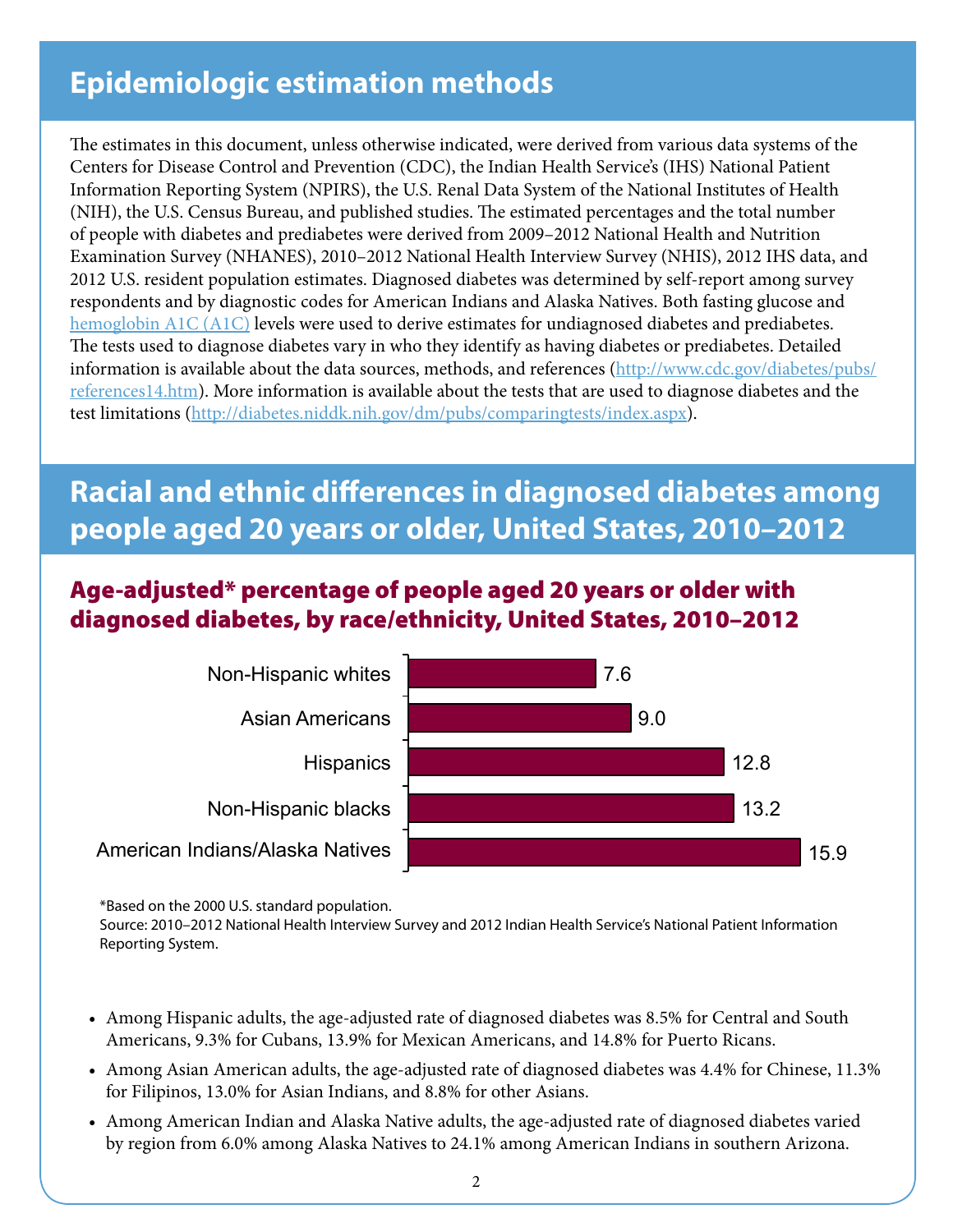## New cases of diagnosed diabetes among people aged 20 years or older, United States, 2012

|                   | <b>Number of new</b><br>diabetes cases | Rate of new diabetes cases<br>per 1,000 (unadjusted) |  |
|-------------------|----------------------------------------|------------------------------------------------------|--|
| <b>Total</b>      |                                        |                                                      |  |
| 20 years or older | 1.7 million                            | 7.8                                                  |  |
| By age            |                                        |                                                      |  |
| $20 - 44$         | 371,000                                | 3.6                                                  |  |
| $45 - 64$         | 892,000                                | 12.0                                                 |  |
| 65 years or older | 400,000                                | 11.5                                                 |  |

Source: 2010–2012 National Health Interview Survey, 2009–2012 National Health and Nutrition Examination Survey, and 2012 U.S. Census data.

### **Prediabetes among people aged 20 years or older, United States, 2012**

- • In 2009−2012, based on fasting glucose or A1C levels, 37% of U.S. adults aged 20 years or older had prediabetes (51% of those aged 65 years or older). Applying this percentage to the entire U.S. population in 2012 yields an estimated 86 million Americans aged 20 years or older with prediabetes.
- • On the basis of fasting glucose or A1C levels, and after adjusting for population age differences, the percentage of U.S. adults aged 20 years or older with prediabetes in 2009−2012 was similar for non-Hispanic whites (35%), non-Hispanic blacks (39%), and Hispanics (38%).

#### **Diagnosed diabetes among people younger than 20 years, United States, 2012**

• About 208,000 people younger than 20 years have diagnosed diabetes (type 1 or type 2). This represents 0.25% of all people in this age group. Estimates of undiagnosed diabetes are not available for this age group.

## New cases of diagnosed diabetes among people younger than 20 years, United States, 2008–2009

[SEARCH for Diabetes in Youth](http://www.searchfordiabetes.org) is a multicenter study funded by CDC and NIH to examine diabetes (type 1 and type 2) among children and adolescents in the United States. SEARCH findings for the communities studied include the following:

- • During 2008–2009, an estimated 18,436 people younger than 20 years in the United States were newly diagnosed with type 1 diabetes annually, and 5,089 people younger than 20 years were newly diagnosed with type 2 diabetes annually.
- • Compared with other groups, non-Hispanic white children and adolescents had the highest rate of new cases of type 1 diabetes.
- While still uncommon, the rates of new cases of type 2 diabetes were greater among people aged 10–19 years than in younger children, with higher rates among U.S. minority populations than in non-Hispanic whites.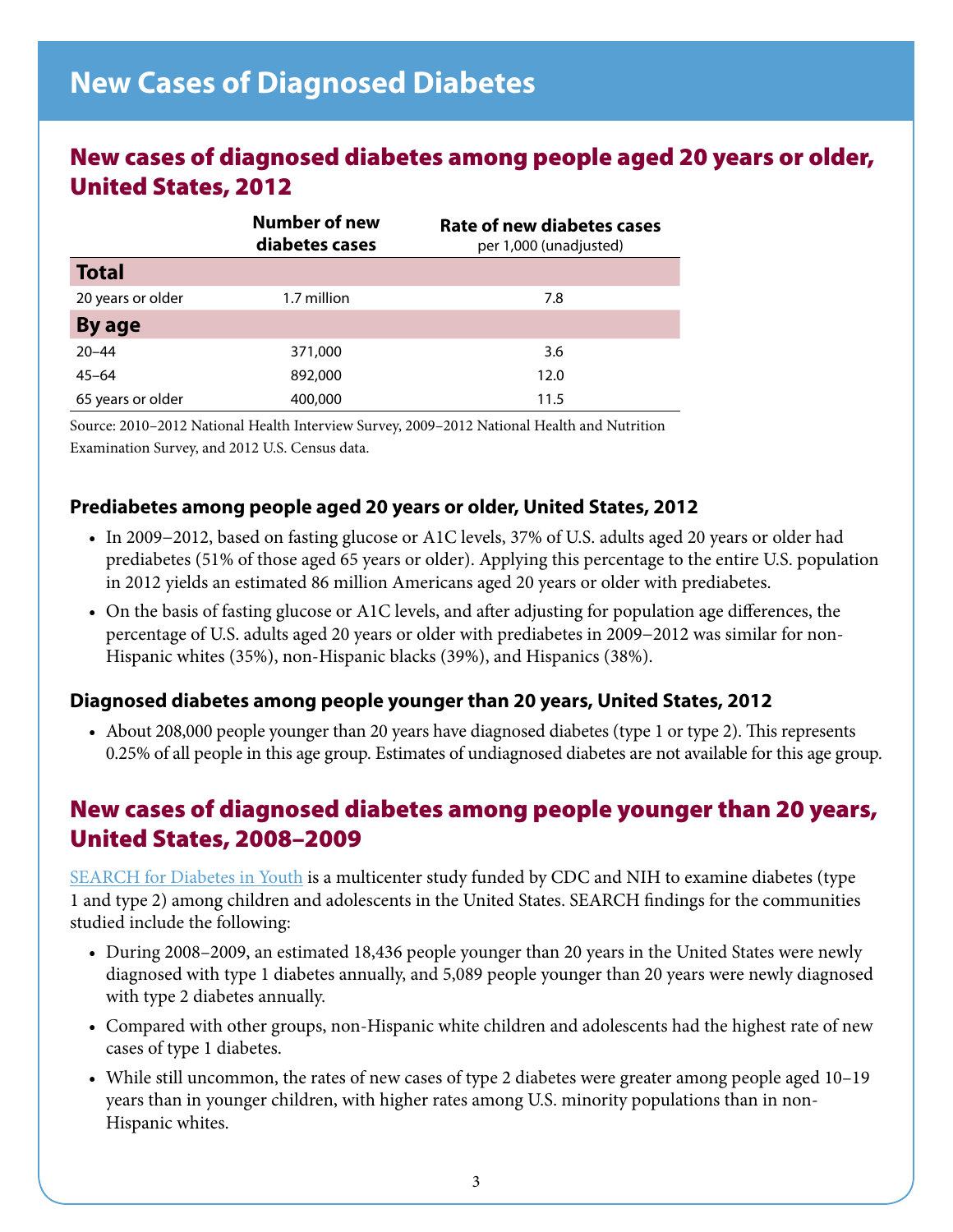

## Rate of new cases of type 1 and type 2 diabetes among people younger than 20 years, by age and race/ethnicity, 2008–2009

\* The American Indian/Alaska Native (AI/AN) youth who participated in the SEARCH study are not representative of all AI/AN youth in the United States. Thus, these rates cannot be generalized to all AI/AN youth nationwide. Source: SEARCH for Diabetes in Youth Study

NHW=non-Hispanic whites; NHB=non-Hispanic blacks; H=Hispanics; API=Asians/Pacific Islanders; AIAN=American Indians/Alaska Natives.

# **Managing diabetes**

Diabetes can be treated and managed by healthful eating, regular physical activity, and medications to lower blood glucose levels. Another critical part of diabetes management is reducing cardiovascular disease risk factors, such as high blood pressure, high lipid levels, and tobacco use. Patient education and self-care practices also are important aspects of disease management that help people with diabetes stay healthy.

- People with type 1 diabetes must have insulin delivered by injection or a pump to survive.
- Many people with type 2 diabetes can control their blood glucose by following a healthy meal plan and a program of regular physical activity, losing excess weight, and taking medications. Medications for each individual with diabetes will often change during the course of the disease. Insulin also is commonly used to control blood glucose in people with type 2 diabetes.
- • Blood glucose control reduces the risk of developing the eye, nerve, and kidney complications of diabetes.
- Hypoglycemia or low blood glucose is a complication of diabetes treatment with insulin or certain oral medications that can have serious consequences such as seizures, unconsciousness, or death. Older patients with type 2 diabetes and children with type 1 diabetes are at particularly high risk for adverse outcomes associated with hypoglycemia.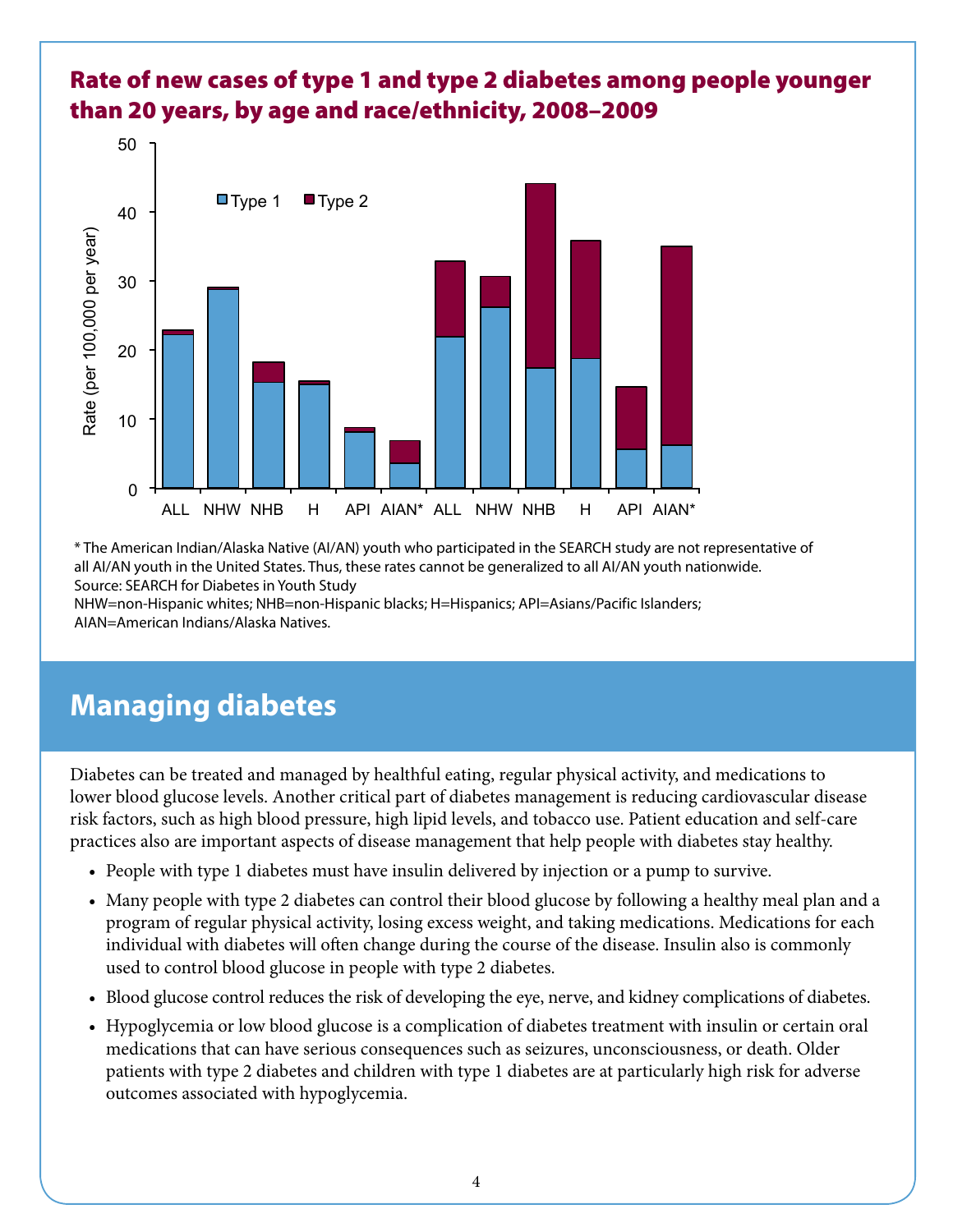- • Individual blood glucose targets, with the selection of targets based on the potential risks and benefits to the patient, are encouraged for people with diabetes.
- Self-management education or training focuses on self-care behaviors, such as healthy eating, being active, adhering to medications, learning coping skills, and monitoring blood glucose.
- • Many people with diabetes also need to take medications to control their blood pressure and to control their cholesterol.

# Treatment of diabetes among people aged 18 years or older with diagnosed diabetes, United States, 2010–2012

|                                         | <b>Number of adults using</b><br>diabetes medication*<br>(millions) | <b>Percentage using</b><br>diabetes medication<br>(unadjusted) |
|-----------------------------------------|---------------------------------------------------------------------|----------------------------------------------------------------|
| Insulin only                            | 2.9                                                                 | 14.0                                                           |
| <b>Both insulin and oral medication</b> | 3.1                                                                 | 14.7                                                           |
| <b>Oral medication only</b>             | 11.9                                                                | 56.9                                                           |
| Neither insulin nor oral medication     | 3.0                                                                 | 14.4                                                           |

\* Does not add to the total number of adults with diagnosed diabetes because of the different data sources and methods used to obtain the estimates.

Source: 2010–2012 National Health Interview Survey.

## Co-existing conditions and complications among people with diagnosed diabetes

Diabetes can affect many parts of the body and is associated with serious complications, such as heart disease and stroke, blindness, kidney failure, and lower-limb amputation. Some complications, especially microvascular (e.g., eye, kidney, and nerve) disease, can be reduced with good glucose control. Also, early detection and treatment of complications can prevent progression, so monitoring with dilated eye exams, urine tests, and foot exams is essential. Because the risk of cardiovascular disease is increased in diabetes and prediabetes, blood pressure and lipid management, along with smoking cessation, are especially important. By working together, people with diagnosed diabetes, their support network, and their health care providers can reduce the occurrence of these and other complications.

#### **Hypoglycemia and hyperglycemic crisis**

**Hypoglycemia**

• In 2011, about 282,000 emergency room visits for adults aged 18 years or older had hypoglycemia as the first-listed diagnosis and diabetes as another diagnosis.

**Hyperglycemic crisis**

- In 2011, about 175,000 emergency room visits for people of all ages had hyperglycemic crisis, e.g., diabetic ketoacidosis and hyperglycemic hyperosmolar state, as the first-listed diagnosis.
- • In 2010, among adults aged 20 years or older, hyperglycemic crisis caused 2,361 deaths.

### **High blood pressure**

• In 2009–2012, of adults aged 18 years or older with diagnosed diabetes, 71% had blood pressure greater than or equal to 140/90 millimeters of mercury or used prescription medications to lower high blood pressure.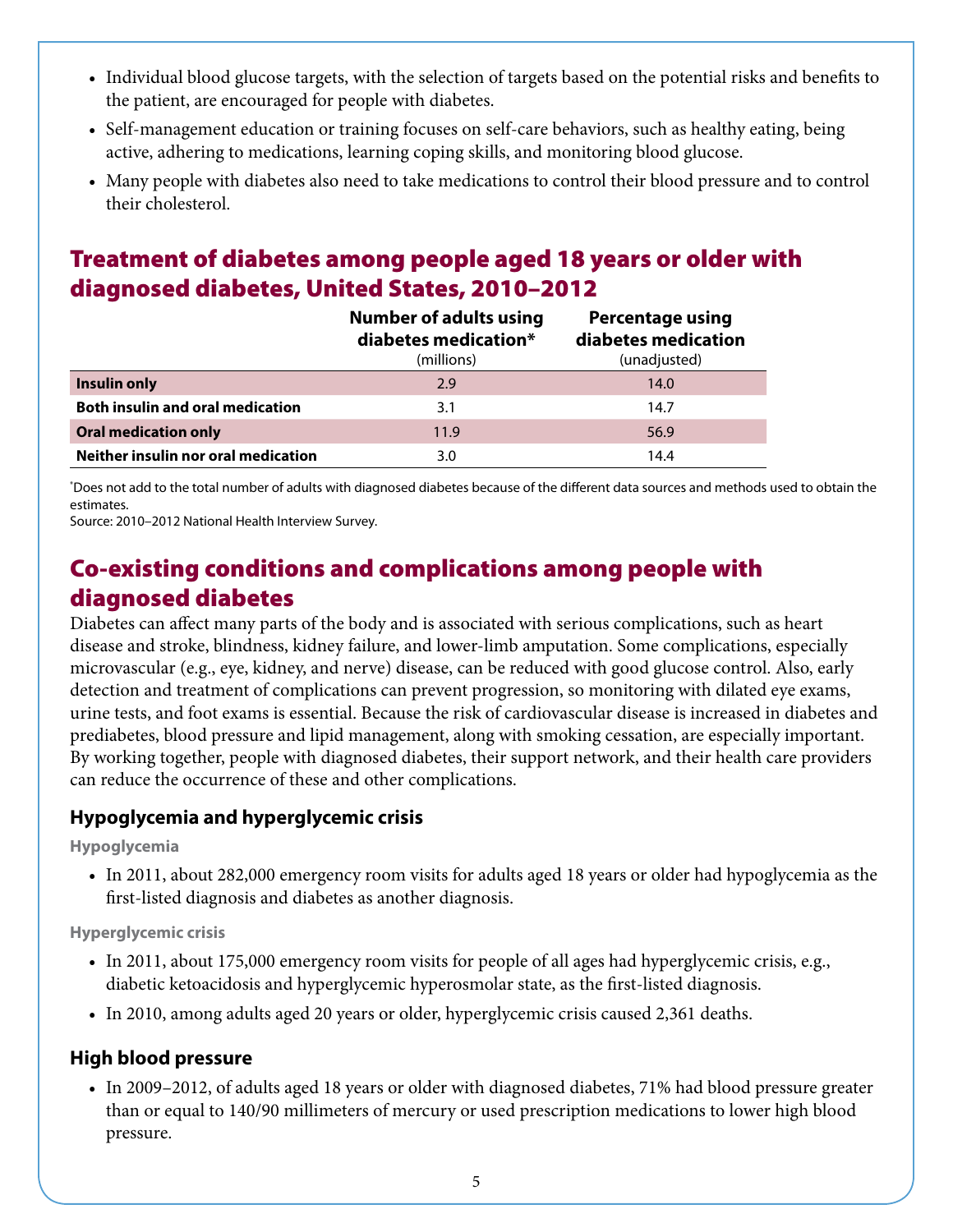## **High blood [LDL](http://win.niddk.nih.gov/publications/AthruL.htm#ldl) cholesterol**

• In 2009–2012, of adults aged 18 years or older with diagnosed diabetes, 65% had blood [LDL](http://win.niddk.nih.gov/publications/AthruL.htm#ldl) cholesterol greater than or equal to 100 mg/dl or used cholesterol-lowering medications.

## **Heart disease and stroke**

- In 2003–2006, after adjusting for population age differences, cardiovascular disease death rates were about 1.7 times higher among adults aged 18 years or older with diagnosed diabetes than among adults without diagnosed diabetes.
- In 2010, after adjusting for population age differences, hospitalization rates for heart attack were 1.8 times higher among adults aged 20 years or older with diagnosed diabetes than among adults without diagnosed diabetes.
- In 2010, after adjusting for population age differences, hospitalization rates for stroke were 1.5 times higher among adults with diagnosed diabetes aged 20 years or older compared to those without diagnosed diabetes.

## **Blindness and eye problems**

- In 2005-2008, of adults with diabetes aged 40 years or older, 4.2 million (28.5%) people had diabetic retinopathy, damage to the small blood vessels in the retina that may result in loss of vision.
- In 2005–2008, of adults with diabetes aged 40 years or older, 655,000 (4.4%) had advanced diabetic retinopathy—with conditions such as clinically significant macular edema and proliferative diabetic retinopathy—that could lead to severe vision loss.



## **Kidney disease**

- • Diabetes was listed as the primary cause of kidney failure in 44% of all new cases in 2011.
- In 2011, 49,677 people of all ages began treatment for kidney failure due to diabetes.
- • In 2011, a total of 228,924 people of all ages with kidney failure due to diabetes were living on chronic dialysis or with a kidney transplant.

## **Amputations**

- In 2010, about 73,000 non-traumatic lower-limb amputations were performed in adults aged 20 years or older with diagnosed diabetes.
- About 60% of non-traumatic lower-limb amputations among people aged 20 years or older occur in people with diagnosed diabetes.



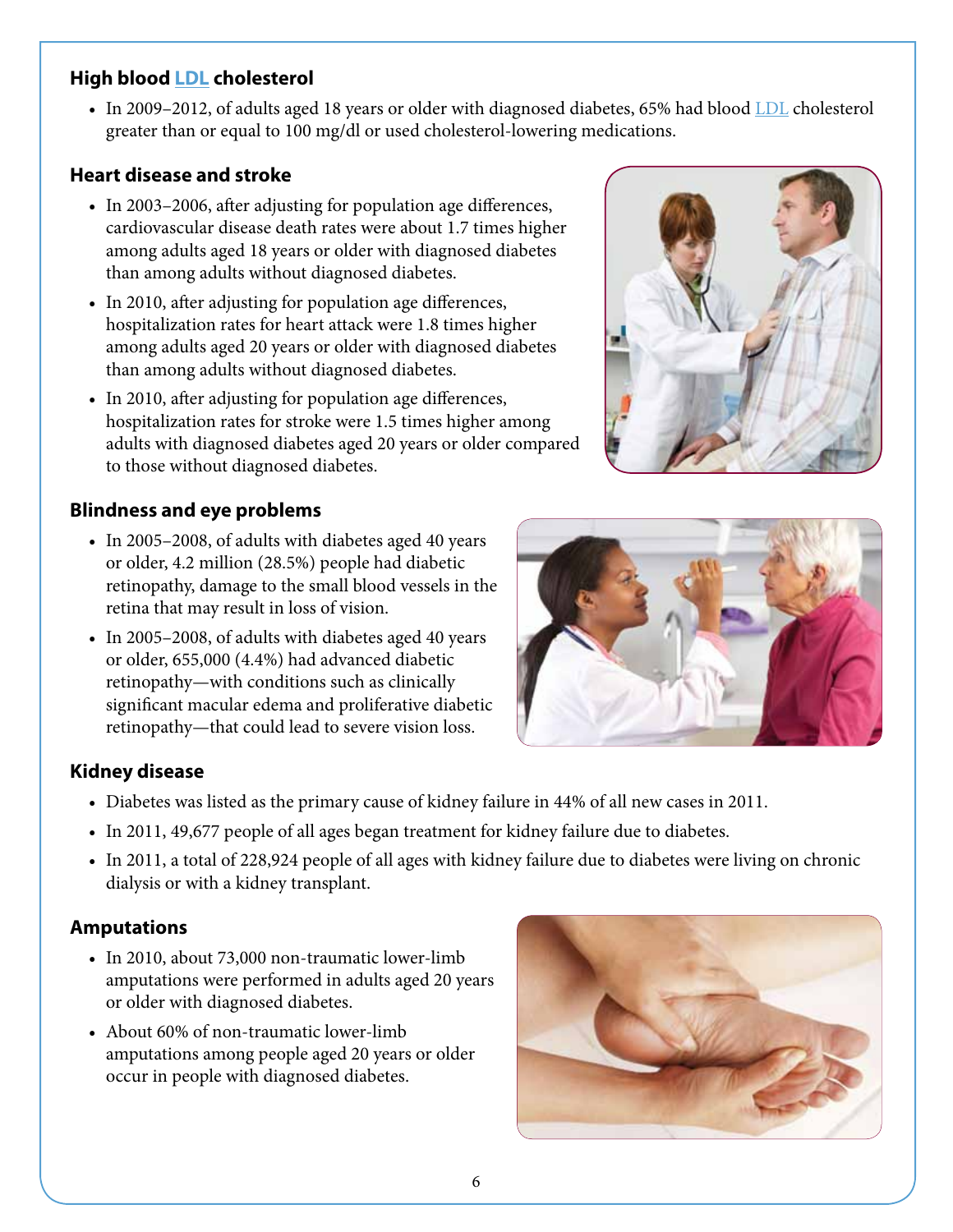#### **Other conditions and complications**

• People with diabetes may have or develop other complications or conditions, such as nerve disease, nonalcoholic fatty liver disease, periodontal (gum) disease, hearing loss, erectile dysfunction, depression, and complications of pregnancy, among others.



#### **Deaths among people with diabetes, United States, 2010**

- Diabetes was the seventh leading cause of death in the United States in 2010 based on the 69,071 death certificates in which diabetes was listed as the underlying cause of death. In 2010, diabetes was mentioned as a cause of death in a total of 234,051 certificates.
- Diabetes may be underreported as a cause of death. Studies have found that only about 35% to 40% of people with diabetes who died had diabetes listed anywhere on the death certificate and about 10% to 15% had it listed as the underlying cause of death.
- In 2003–2006, after adjusting for population age differences, rates of death from all causes were about 1.5 times higher among adults aged 18 years or older with diagnosed diabetes than among adults without diagnosed diabetes.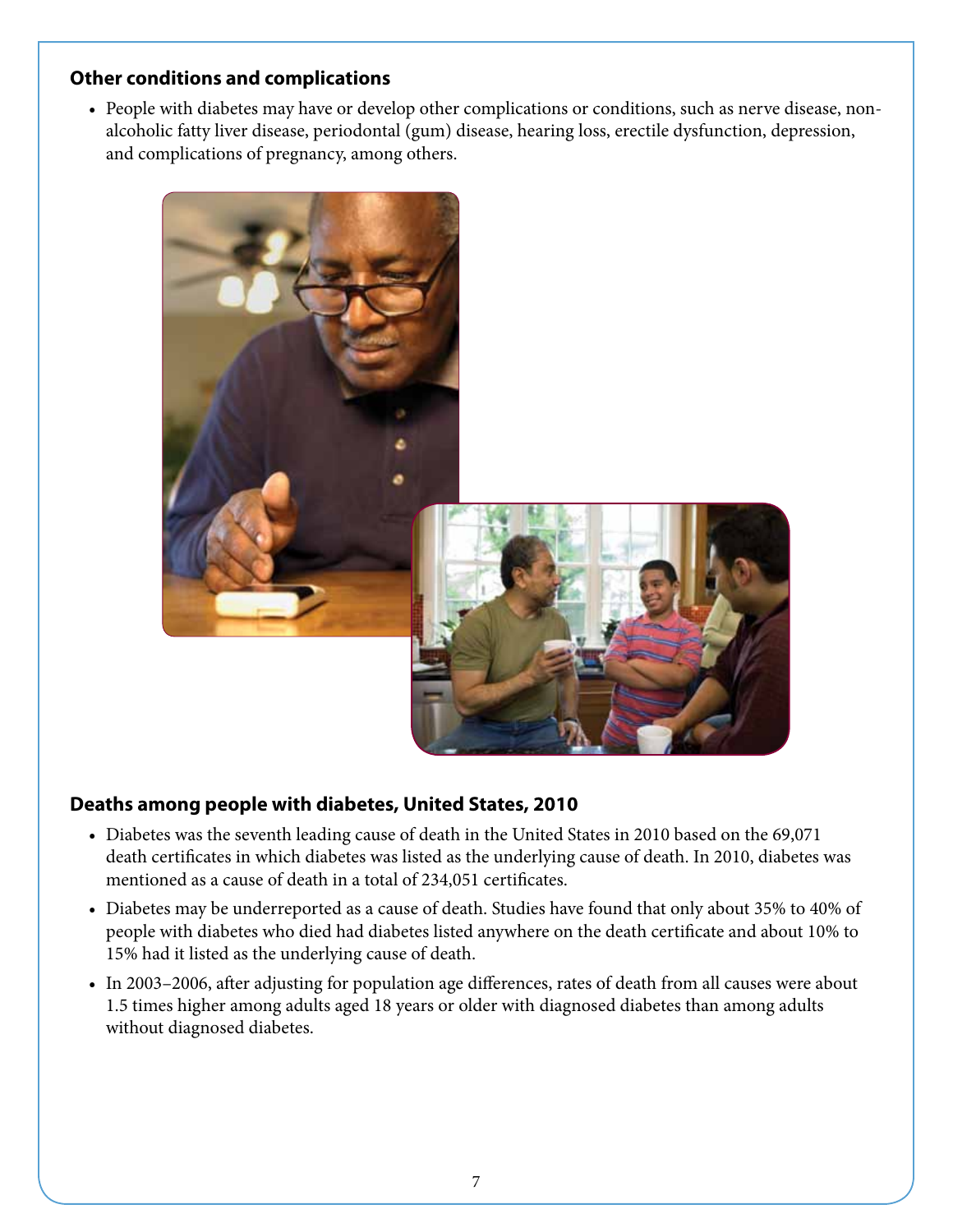# Estimated diabetes costs in the United States, 2012

TOTAL (DIRECT AND INDIRECT) *\$ 245 billion*

#### **DIRECT MEDICAL COSTS**

*\$ 176 billion*

After adjusting for population age and sex differences, average medical expenditures among people with diagnosed diabetes were 2.3 times higher than people without diabetes.

#### **INDIRECT COSTS** *\$ 69 billion* (disability, work loss, premature death).

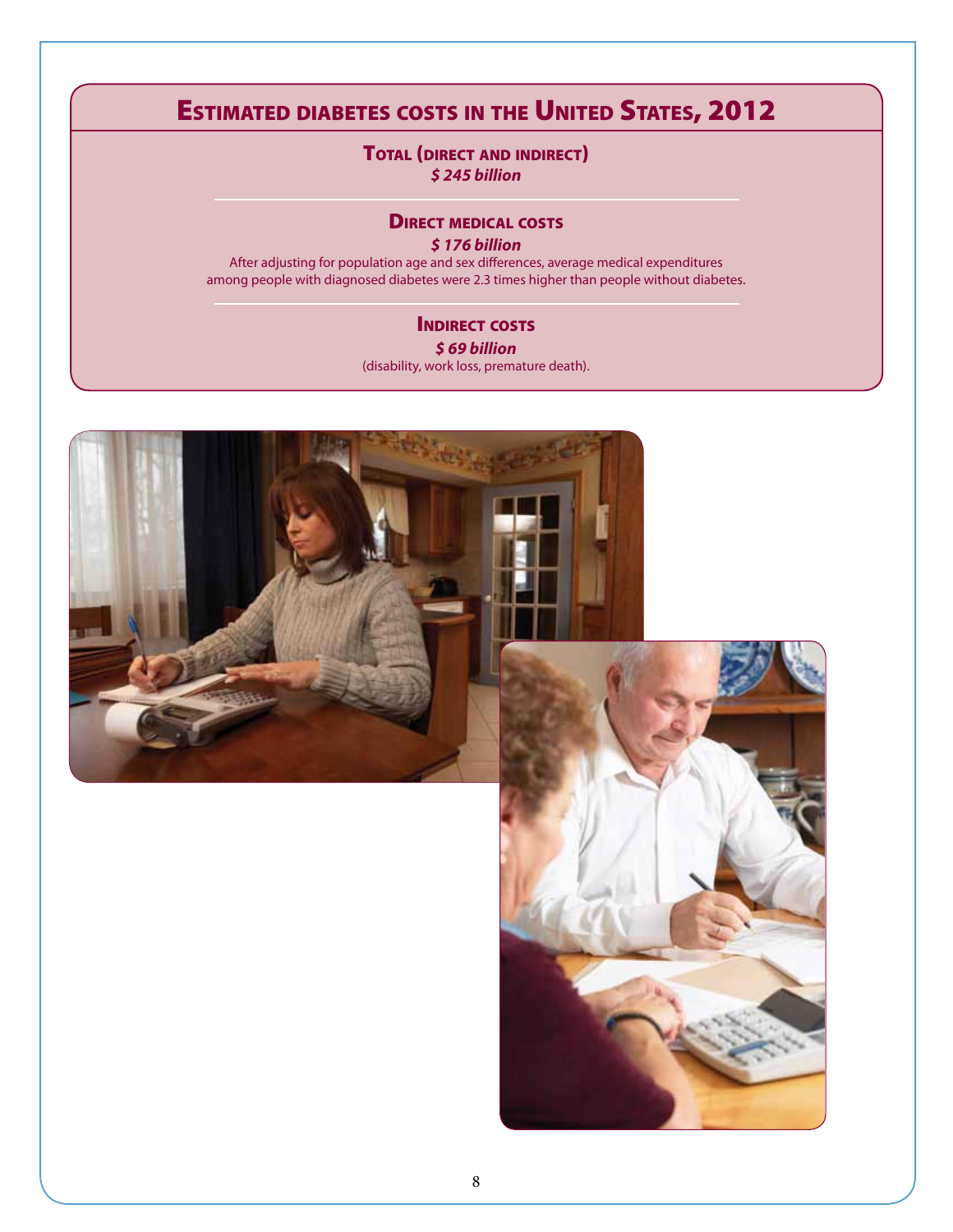# **General Information**

## What is diabetes?

Diabetes is a group of diseases marked by high levels of blood glucose resulting from problems in how insulin is produced, how insulin works, or both. People with diabetes may develop serious complications such as heart disease, stroke, kidney failure, blindness, and premature death.

## Types of diabetes

**Type 1 diabetes** was previously called insulindependent diabetes mellitus or juvenile-onset diabetes. Although disease onset can occur at any age, the peak age for diagnosis is in the mid-teens. Type 1 diabetes develops when the cells that produce the hormone insulin, known as the beta cells, in the pancreas are destroyed. This destruction is initiated or mediated by the body's immune system and limits or completely eliminates the production and secretion of insulin, the hormone that is required to lower blood glucose levels. To survive, people with type 1 diabetes must have insulin delivered by injection or a pump. In adults, type 1 diabetes accounts for approximately 5% of all diagnosed cases of diabetes. There is no known way to prevent type 1 diabetes. Several clinical trials for preventing type 1 diabetes are currently in progress with additional studies being planned.

**Type 2 diabetes** was previously called non–insulindependent diabetes mellitus or adult-onset diabetes because the peak age of onset is usually later than type 1 diabetes. In adults, type 2 diabetes accounts for about 90% to 95% of all diagnosed cases of diabetes. Type 2 diabetes usually begins with insulin resistance, a disorder in which the cells primarily within the muscles, liver, and fat tissue do not use insulin properly. As the need for insulin rises, the beta cells in the pancreas gradually lose the ability to produce sufficient quantities of the



hormone. The role of insulin resistance as opposed to beta cell dysfunction differs among individuals, with some having primarily insulin resistance and only a minor defect in insulin secretion, and others with slight insulin resistance and primarily a lack of insulin secretion.

The risk for developing type 2 diabetes is associated with older age, obesity, family history of diabetes, history of gestational diabetes, impaired glucose metabolism, physical inactivity, and race/ethnicity. African Americans, Hispanics/Latinos, American Indians, some Asians, and Native Hawaiians or other Pacific Islanders are at particularly high risk for type 2 diabetes and its complications. Type 2 diabetes in children and adolescents, although uncommon, is being diagnosed more frequently among American Indians, African Americans, Hispanics/Latinos, Asians, and Pacific Islanders.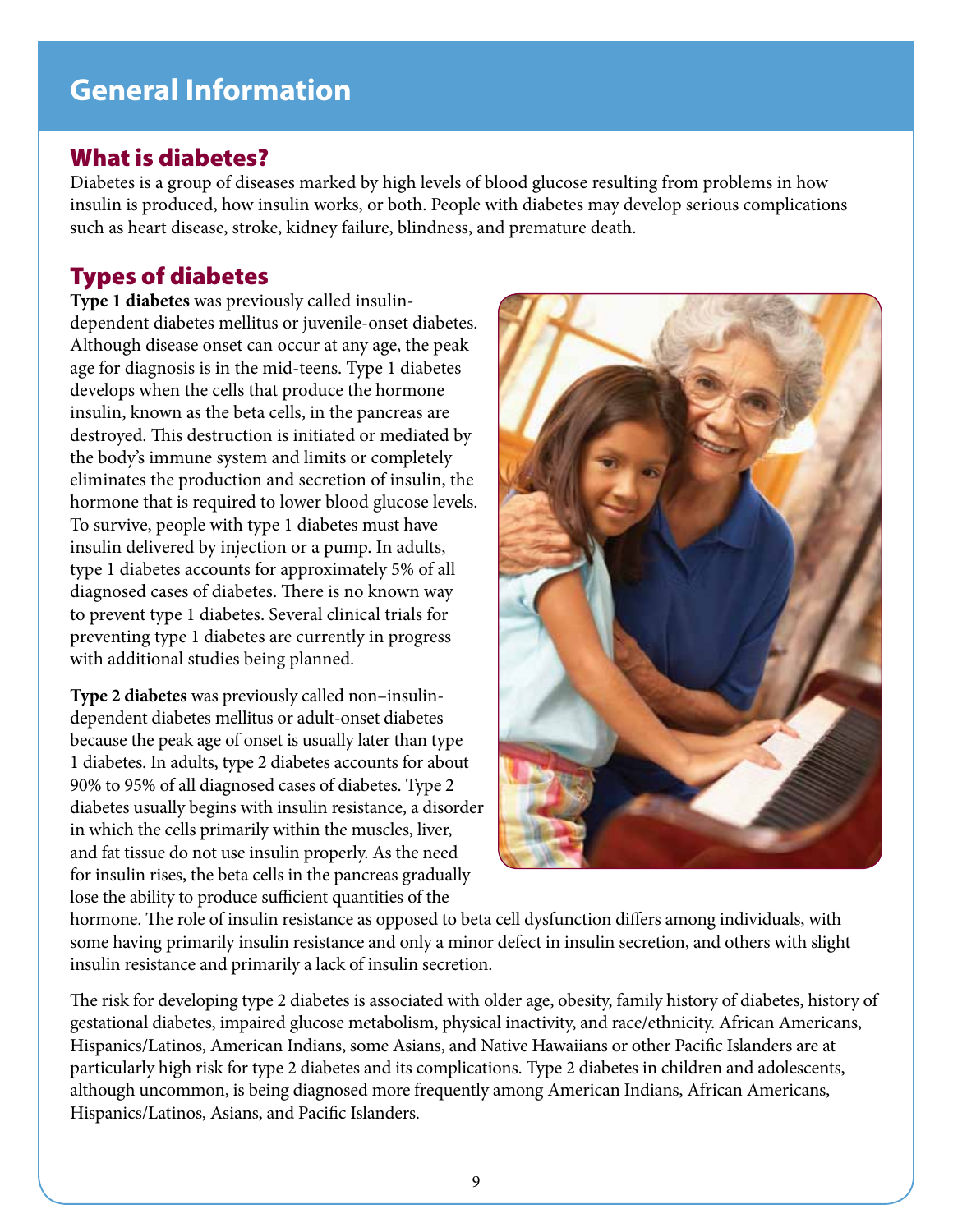**Gestational diabetes** is a form of glucose intolerance diagnosed during the second or third trimester of pregnancy. During pregnancy, increasing blood glucose levels increase the risk for both mother and fetus and require treatment to reduce problems for the mother and infant. Treatment may include diet, regular physical activity, or insulin. Shortly after pregnancy, 5% to 10% of women with gestational diabetes continue to have high blood glucose levels and are diagnosed as having diabetes, usually type 2. The risk factors for gestational diabetes are similar to those for type 2 diabetes. The occurrence of gestational diabetes itself is a risk factor for developing recurrent gestational diabetes with future pregnancies and subsequent development of type 2 diabetes. Also, the children of women who had gestational diabetes during pregnancies may be at risk of developing obesity and diabetes.

**Other types** of diabetes such as [maturity-onset diabetes of youth](http://www.diabetes.niddk.nih.gov/dm/pubs/mody/) or latent autoimmune diabetes in adults, among others, are caused by specific genetic conditions or from surgery, medications, infections, pancreatic disease, or other illnesses. Such types of diabetes account for 1% to 5% of all diagnosed cases.



### What is prediabetes?

**Prediabetes** is a condition in which individuals have high blood glucose or hemoglobin A1C levels but not high enough to be classified as diabetes. People with prediabetes have an increased risk of developing type 2 diabetes, heart disease, and stroke, but not everyone with prediabetes will progress to diabetes. The Diabetes Prevention Program, a large prevention study of people at high risk for diabetes, showed that lifestyle intervention that resulted in weight loss and increased physical activity in this population can prevent or delay type 2 diabetes and in some cases return blood glucose levels to within the normal range. Other international studies have shown similar results.

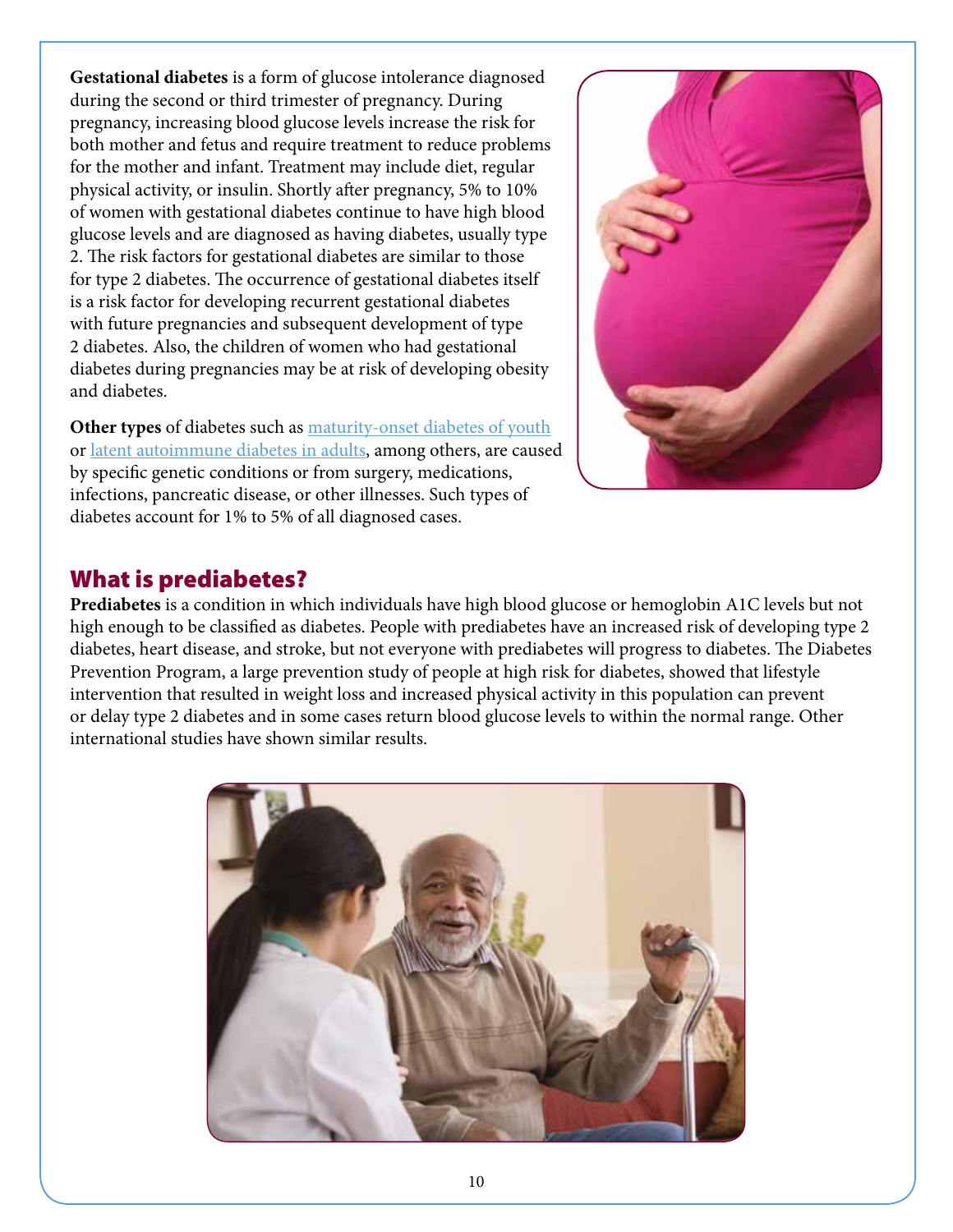# **Acknowledgments**

The following organizations collaborated in compiling the information for this report:

- [Agency for Healthcare Research and Quality](http://www.ahrq.gov/browse/diabetes.htm)
- [American Association of Diabetes Educators](http://www.diabeteseducator.org)
- [American Diabetes Association](http://www.diabetes.org)
- [Centers for Disease Control and Prevention, Division of Diabetes Translation](http://www.cdc.gov/diabetes/)
- [Centers for Disease Control and Prevention, National Center for Health Statistics](http://www.cdc.gov/nchs/)
- [Centers for Medicare & Medicaid Services](http://cms.hhs.gov)
- [U.S. Department of Veterans Affairs](http://www.healthquality.va.gov)
- [U.S. Food and Drug Administration](http://www.fda.gov)
- [Health Resources and Services Administration](http://www.hrsa.gov)
- [Indian Health Service](http://www.ihs.gov/)
- [Indian Health Service, Division of Diabetes Treatment and Prevention](http://www.diabetes.ihs.gov/)
- [JDRF](http://www.jdrf.org)
- [National Diabetes Education Program,](http://www.yourdiabetesinfo.org) a joint program of NIH and CDC
- [National Diabetes Information Clearinghouse](http://diabetes.niddk.nih.gov)
- [National Institute of Diabetes and Digestive and Kidney Diseases of the National Institutes of Health](http://www.niddk.nih.gov)
- [U.S. Department of Health and Human Services, Office of Minority Health](http://www.omhrc.gov)

### **Note**

This publication is not subject to copyright restrictions; please duplicate and distribute copies as desired.

#### **Citation**

Centers for Disease Control and Prevention. *National Diabetes Statistics Report: Estimates of Diabetes and Its Burden in the United States, 2014*. Atlanta, GA: U.S. Department of Health and Human Services; 2014.